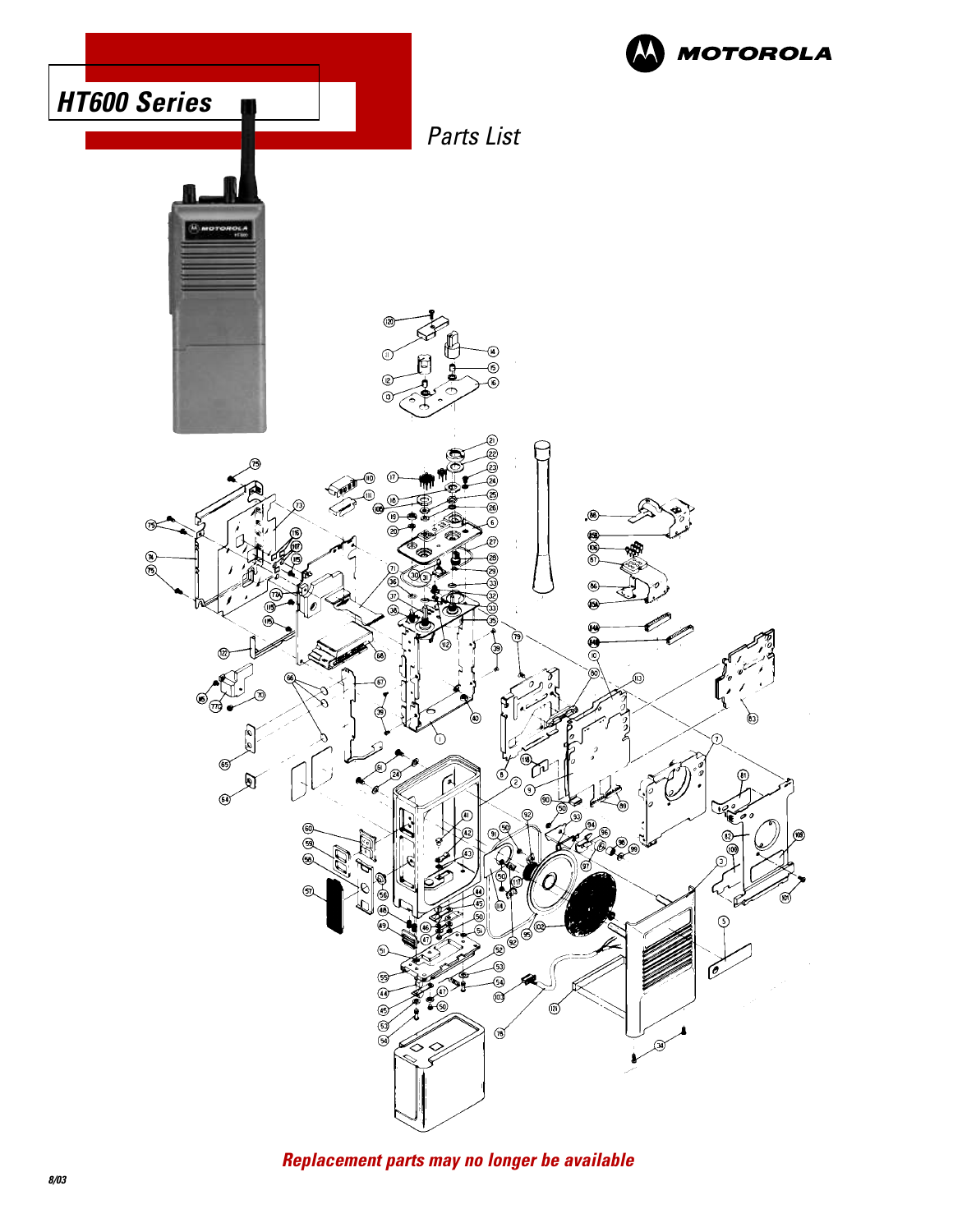

## **HT600 Series**

## Parts List

| REF. |               |                                   |
|------|---------------|-----------------------------------|
| NO.  | PART NO.      | DESCRIPTION                       |
|      |               |                                   |
| 1    | 0105956M63    | Assembly, Frame; includes:        |
|      |               | *Item 1 Frame                     |
|      |               | *Item 40                          |
|      |               |                                   |
| 2    | 0105955N18    | Assembly, Housing; includes:      |
|      |               | *Item 2 Housing                   |
|      |               | *Items 56, 58, 59, and 60         |
| 3    | 1505527P01    | Cover, Front                      |
| 5    | 3305543P01    | Nameplate, Front                  |
| 6    | 0105951N41    | Assembly, Top Control Panel;      |
|      |               | includes:                         |
|      |               | *Item 6 Panel                     |
|      |               | *Items 17, 28, 29, and 32         |
| 7    |               | Carrier, Flex Top                 |
| 8    |               | Shield, Bottom                    |
| 9    |               | Assembly, Controller Flex;        |
|      |               | includes:                         |
|      |               | *Item 9 Controller Flex           |
|      |               | *Items 10, 80, 84, 89, and        |
|      |               | 90 (The Controller Flex           |
|      |               |                                   |
|      |               | Assembly also includes            |
|      |               | electrical parts. See Note)       |
| 10   | See Note      | *Shield, Center; part of item 9   |
| 11   | 0102706J99    | Cover, Dust                       |
| 12   | 0105951N79    | Assembly, Knob; includes:         |
|      |               | *Item 12 Knob                     |
|      |               | *Item 13                          |
| 13   | 4205123002    | Clip, Push; part of item 12       |
| 14   | 0105950N92    | Assembly, Knob; includes:         |
|      |               | *Item 14 Knob                     |
|      |               | *Item 15                          |
| 15   | See Note      | *Clip, Push; part of item 14      |
| 16   | 1305676R01    | Escutcheon (2-Freq. Radios)       |
|      | <sub>Or</sub> |                                   |
|      | 1305676R02    | Escutcheon (6-Freq. Radios)       |
| 17   |               | *Pin, Contact (P7); (not field    |
|      |               | replaceable, order top            |
|      |               | control panel assembly            |
|      |               | 0105951N41)                       |
| 18   | 0405218001    | Washer                            |
| 19   | 0205163001    | Nut, Spanner                      |
| 20   | 0405162001    | Washer, Flat                      |
| 21   | 0205765L02    | Nut, Spanner                      |
| 22   | 0405216L04    | Washer, Flat                      |
|      | 0300136785    |                                   |
| 23   |               | Screw, Phillips Hd., 4-40 x 3/16" |
| 24   | 0484345A06    | Washer, Seal                      |
| 25   | 0205629L02    | Nut, Hex; 2 reg'd                 |
| 26   | 0405162002    | Washer, Flat; 2 req'd             |
| 27   | 3205141002    | Gasket, "O" Ring                  |
| 28   | See Note      | *Bushing, Antenna; part of        |
|      |               | item 6                            |
| 29   | See Note      | *Lug, Antenna; part of item 6     |
| 30   | 4805729G24    | LED, Bicolor (CR413A/CR413B)      |
| 31   | 3205131S01    | Seal, LED                         |
| 32   | ----          | Stud, Insert; part of item 6      |
| 33   | 3205082E01    | Gasket, "O" Ring                  |
|      |               |                                   |

| REF. |            |                                            |
|------|------------|--------------------------------------------|
| NO.  | PART NO.   | <b>DESCRIPTION</b>                         |
|      |            |                                            |
| 34   | 0300132342 | Screw, Phillips; 2-56 x 1/4"               |
| 35   | 4005148005 | Switch, Frequency (S2)                     |
| 36   | 3205141003 | Gasket, "O" Ring                           |
| 37   | 1805100004 | Switch/Pot, On-Off/Volume                  |
|      |            | (S1/R140)                                  |
| 38   | 4005101001 | Switch, PL (S3)                            |
| 39   | 0300140369 | Screw, Flat Hd.; 2-56 x 1/8"               |
| 40   | See Note   | *Insert, Frame; part of item 1             |
| 41   | 4605945K05 | Contact Stud, Battery                      |
| 42   | 3905127001 | Contact, B+                                |
| 43   | 3205082E24 | Gasket, "O" Ring                           |
| 44   | 0705830C02 | Support, Contact                           |
| 45   | 3905421C13 | Contact, Battery                           |
| 46   | 2905124001 | Lug                                        |
| 47   | 0400002625 | Lockwasher, Split #2                       |
| 48   | 4105944K01 | Spring, Battery Latch                      |
| 49   | 5505536P01 | Latch                                      |
| 50   | 0300139444 | Screw, Phillips Hd.; 2-56 x 5/32"          |
| 51   | 3205082E03 | Gasket, "O" Ring                           |
| 52   | 6505214E05 | Fuse (F1)                                  |
| 53   | 0400009761 | Lockwasher, Split #4                       |
| 54   | 0305941K01 | Screw                                      |
| 55   | 6405531P02 | Plate, Base                                |
| 56   | 3805236001 | *Actuator, PTT part of item 2              |
| 57   | 4505535P01 | Lever, PTT                                 |
| 58   | 4205534P01 | *Retainer, PTT part of item 2              |
| 59   | 6405186001 | *Plate, Actuator Button;<br>part of item 2 |
| 60   | 3805187001 | *Button, Actuator;                         |
|      |            | part of item 2                             |
| 61   | 0305137004 | Screw, Phillips; 4-40 x 1/2"               |
| 64   | See Note   | *Seal, Dome (PTT);                         |
|      |            | part of item 67                            |
| 65   | See Note   | *Seal, Dome, (Mon);                        |
|      |            | part of item 67                            |
| 66   | See Note   | *Contact, Snap Dome;                       |
|      |            | part of item 67                            |
| 67   | 0105951N40 | Assembly, B+ PTT Flex;                     |
|      |            | includes:                                  |
|      |            | *Item 67 Flex                              |
|      |            | *Items 64, 65, and 66                      |
| 68   | ----       | Housing, VCO                               |
| 70   | ----       | Screw, Flat - not available                |
| 74   | 2605775R02 | Shield, Main Back                          |
| 75   | 0300136783 | Screw, Phillips Hd.; 2-56 x 5/16"          |
| 76   | $\cdots$   | Not used                                   |
| 77B  | $\cdots$   | Not used                                   |
| 77C  | 2605578P02 | Heatsink (Low Power Models)                |
| 78   | See Note   | *Tubing, Heat Shrink;                      |
|      |            | part of item 98                            |
| 79   | 0300138620 | Screw, Phillips; 2-56 x 5/16"              |
| 80   | See Note   | *Header, part of item 9                    |
| 81   | 1405753R01 | Insulator, Front Shield                    |
| 82   | 2605711R03 | Shield Front                               |
| 83   |            | Insulator, Flex                            |

**Cancelled Product HT600: Aftermarket support criteria has been met for spare parts. Items may no longer be available.**

| REF.<br>NO.                                                                                                                | PART NO.                                                                                                                                                                                                                                       | DESCRIPTION                                                                                                                                                                                                                                                                                                                                                                                            |
|----------------------------------------------------------------------------------------------------------------------------|------------------------------------------------------------------------------------------------------------------------------------------------------------------------------------------------------------------------------------------------|--------------------------------------------------------------------------------------------------------------------------------------------------------------------------------------------------------------------------------------------------------------------------------------------------------------------------------------------------------------------------------------------------------|
| 84A<br>84B<br>85A<br>85B<br>86                                                                                             | See Note<br>See Note<br>See Note<br>See Note<br>$\overline{a}$                                                                                                                                                                                 | *Jack (J2), part of item 9<br>*Jack (J1), part of item 9<br>*Jack (P2), part of item 86<br>*Jack (P1), part of item 88<br>Assembly, Volume Pot Flex;<br>includes:<br>*Item 86 Volume Pot Flex<br>*Items 85A and 106                                                                                                                                                                                    |
| 88                                                                                                                         | 0105956M68                                                                                                                                                                                                                                     | Assembly, Frequency Switch<br>Flex; includes:<br>*Item 88 Frequency Switch<br>Flex<br>*Item 85B                                                                                                                                                                                                                                                                                                        |
| 89A<br>89B<br>90<br>91<br>92<br>93<br>94                                                                                   | See Note<br>See Note<br>See Note<br>3205141001<br>4205140001<br>1405135P01<br>See Note                                                                                                                                                         | *Jack (J3), part of item 9<br>*Jack (J4), part of item 9<br>*Jack (J5), part of item 9<br>Gasket, "O" Ring<br>Clamp, Speaker<br>Insulator, Microphone<br>*Flex, Microphone;<br>part of item 98                                                                                                                                                                                                         |
| 95<br>96<br>97                                                                                                             | 5005155003<br>4205139001<br>See Note                                                                                                                                                                                                           | Speaker (LS1)<br>Retainer, Microphone<br>*Boot, Microphone;<br>part of item 98                                                                                                                                                                                                                                                                                                                         |
| 98<br>99<br>101                                                                                                            | 0105956M62<br>0300138620                                                                                                                                                                                                                       | Assembly, Microphone;<br>includes:<br>*Item 98 Microphone<br>*Items 78, 94, 97, 98,<br>and 103<br>Pad, Microphone Boot<br>Screw, Flat Phillips Hd.;                                                                                                                                                                                                                                                    |
| 102<br>103<br>105<br>106<br>107<br>108<br>109<br>110<br>111<br>112<br>113<br>114<br>115<br>117<br>118<br>120<br>121<br>122 | 3505143004<br>See Note<br>$\overline{a}$<br>See Note<br>3905509R02<br>0405534R01<br>5402446J01<br><br>1405496R01<br>3905130N01<br>2605573S01<br>1405299001<br>0300136771<br>7505501R02<br>2605762R01<br>0305103S01<br>7505501R03<br>2605123S01 | 2-56 x 7/16"<br>Felt, Speaker<br>*Plug (P5), part of item 98<br>Not used<br>*Sockets (J7), part of item 86<br>Contact, 3 reg'd<br>Washer, Flat<br>Label, Instruction<br>Shield, I-F<br>Insulator, I-F Shield<br><b>Contact Strip</b><br>Shield<br>Insulator, Speaker<br>Screw, Phillips; 2-56 x 3/16"<br>Pad, Speaker<br>Shield, Controller Flex<br>Screw, Captive<br>Pad, Front Cover<br>Shield, Back |

\*111NOTE: Not field replaceable, order parent Assembly.

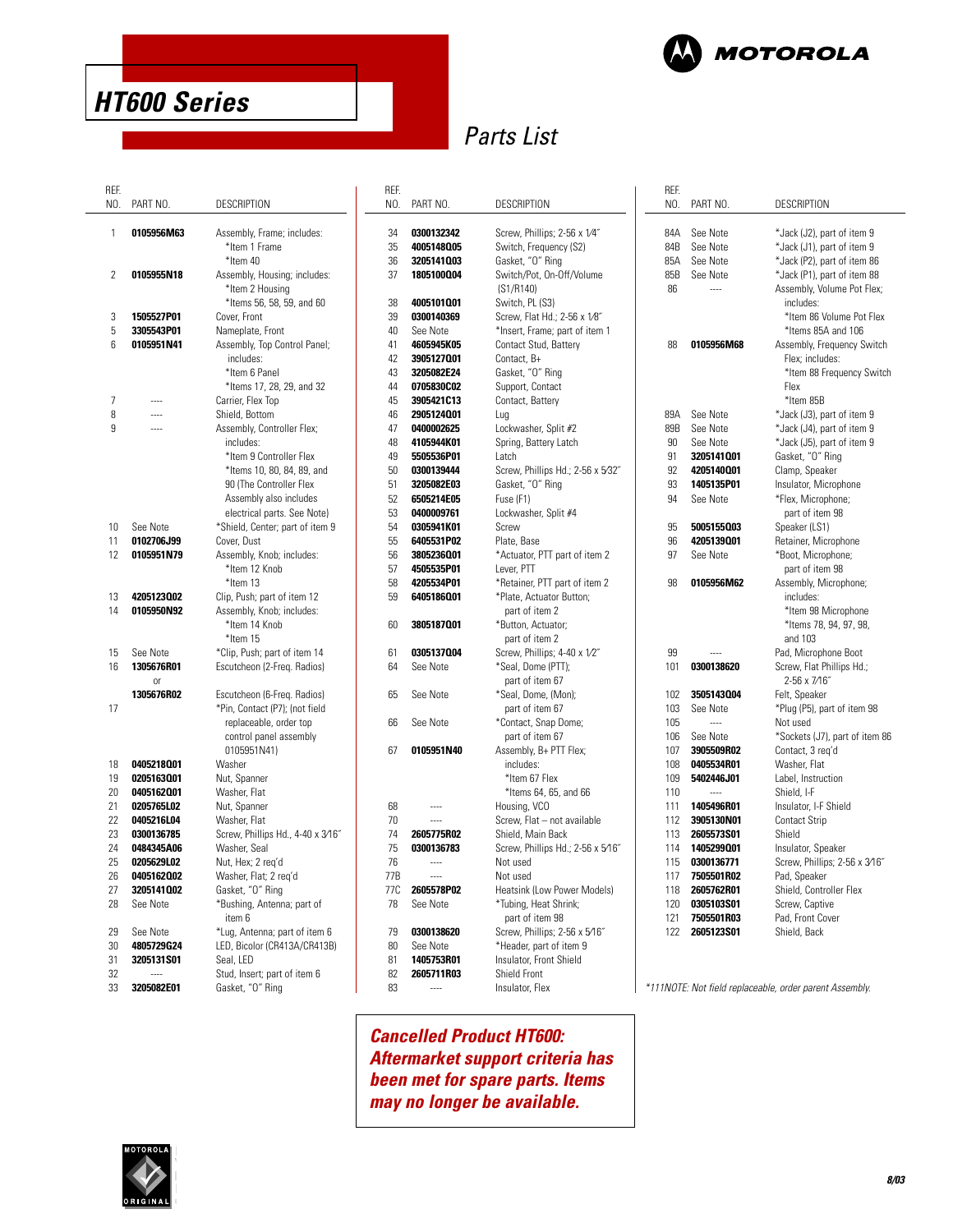



## **Chargers**

#### **Rapid/Regular Rate Desktop Chargers**

A variety of chargers are available to fit the charging capabilities of your batteries. Choose rapid or regular rate, single unit chargers. The rapid chargers are equipped with red and green lights to indicate rapid charging or charge complete. All desktop units will accept any of the three battery sizes, with or without radio attached.



**NTN4636A** Desktop, Regular Charge Rate, 220V, 50-60 Hz, (supplied with 2 prong plug)

**NTN4633C** Desktop, Rapid Charge Rate, 117V

#### **NTN4634B** Desktop, Rapid Charge Rate, 220V, 50-60 Hz, (supplied with 2 prong plug)

#### **Compact Chargers**

The compact charger provides a 16 hour charge rate. The charger's small size and weight make it ideal for users who occasionally charge their radio at home.

**NTN4666B** Compact, Regular Charge Rate, 117V

**NTN4667A** Compact, Regular Charge Rate, 220V, 50-60 Hz, (supplied with 2 prong plug)



#### **Chargers**

#### **Multi-Unit Chargers**

**NTN4668C** Multi-Unit Desktop, Rapid Rate, 117V AC, 50-60 Hz





**NLN7967A** Wall Mount for 6 Unit Charger

NLN7967A

#### **Vehicular Chargers**

**\*NTN5438A** 12V DC, Vehicular Charger (16 hour charge rate) PAC-RT compatible

**NKN6428A** 12V Cable Kit. (Only required if not used with a PAC-RT/mobile system)

**NTN5368A** RF Adapter (Utilizes universal connector, incompatible with audio accessories)



NTN5368A

**NKN6408A** RF Cable Kit (Does not include antenna)

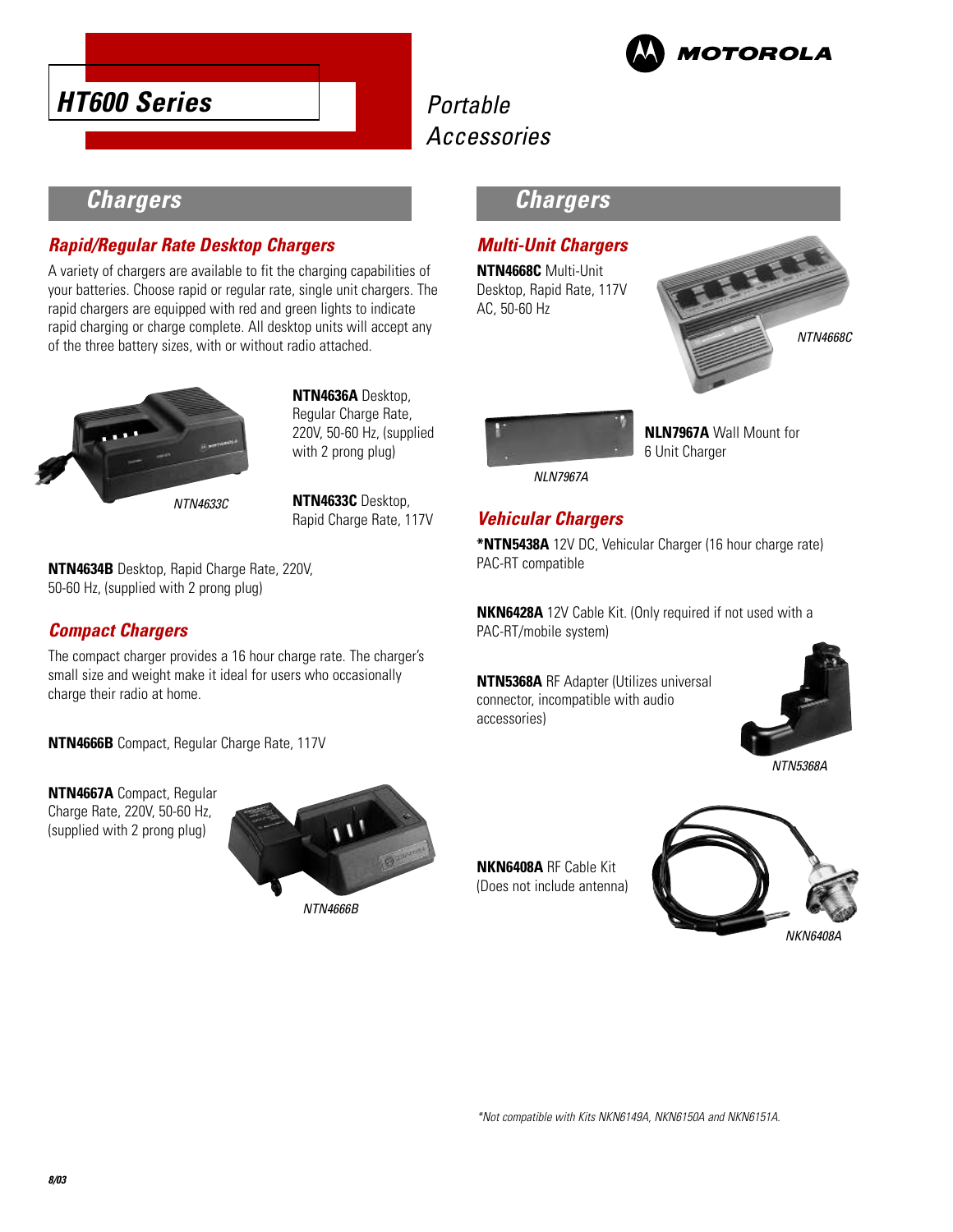

## **HT600 Series**

## Portable Accessories

#### **Battery Maintenance Systemplus (BMSplus)**

Using interchangeable battery adapters (sold separately), the BMS<sup>plus</sup> is capable of charging and discharging, analyzing, conditioning and cycle test on batteries; tracking battery voltage and capacity (mAh).

The BMSplus offers a 3 year warranty. Its easy-to-use design supports hundreds of 2-way, cellular, and camcorder batteries with printer port\* (Serial-RS-232C port – uses female 9-pin to male 25-pin cable).

**WPLN4079BR** Six-Station, 110V AC, 50/60 Hz

**WPLN4080BR** Six-Station, 230V AC, 50/60 Hz



WPLN4079BR

#### **BMSplus Adapter**

**TDN9441A** Standard Adapter, HT600

#### **Battery Optimizing System II (BOS II)**



No other battery analyzer matches the speed, accuracy, and versatility of the Battery Optimizing System II. Ideal for large fleet, public safety, and all other users who rely on their battery performance. Now with increased power, more sophisticated programming options, and easier to use navigation paths, optimizing your batteries was never easier. Key features include:

- Support for NiCd, NiMH, Li-ion, and SLA batteries
- 100 watt power supply and programmable from 100 mAH to 4 amps per station
- Interchangeable adapters accomodate all major brands
- Includes a variety of user programs and allows for customizable programming
- Proprietary recondition cycle restores NiCd and NiMH batteries
- Increased processing power and testing resolution including a three minute Quicktest that measures the batteries State of Health (SoH)
- Printer output for reports and labels
- Three year warranty

**WPLN4124AR** BOS II, Four-Station, 100-240V AC (US line cord) **WPLN4125AR** BOS II, Four-Station, 100-240V AC (UK/Euro line cords)

#### **BOS II Adapter**

**RL-71173** Standard Adapter, HT600

\*Compatible with the STAR Micronics SP200 series printers, available from any STAR Micronics distributor, and other printers with STAR emulation.

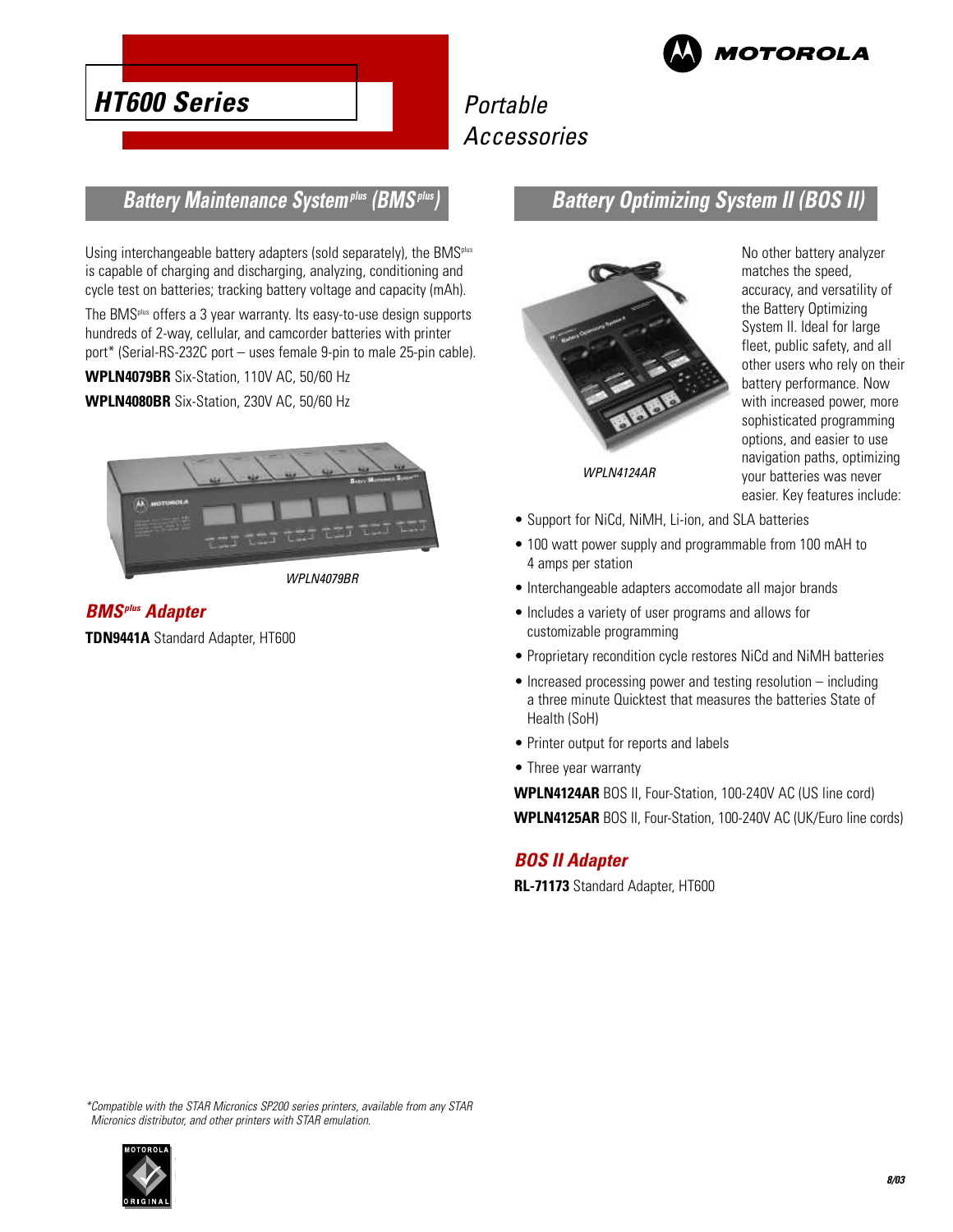



#### **Motorola Conditioning Charger (MCC)**

The MCC will help extend battery life and enhance battery operation. It will safely condition and charge your specified Nickel Cadmium (NiCd) and Nickel Metal Hydride (NiMH) batteries in approximately an hour.



**WPPN4009BR** 110V AC Base Charge Unit with Adapter Plate

Conditioning Chargers

WPPN4009AR

# **Carrying Accessories**



#### **Carrying Cases**

A variety of carrying accessories are available for your comfort and convenience. The carrying cases are made of top quality leather and are available in sizes designed to fit your radio and battery. Cases are available with standard belt loop or swivel back covers, with a restraining T-strap.

#### **Standard**

**NTN5460B** Leather Carry Case with T-Strap and Spacer, for High or Medium Capacity Battery (Snap)

NTN5460B

#### **Swivel**

**NTN5461B** Leather Carry Case with T-Strap, Spacer and 2-1⁄2˝ Belt Loop, for High or Medium Capacity Battery (Snap)

**NTN5883A** Leather Carry Case with T-strap, Spacer, and Belt Loop, for High or Medium Capacity Battery (Snap), fits 3˝ Belt

**NTN5450B** Leather DTMF Swivel Carry Case, Long (Snap), fits 2-1⁄4˝ Belt

**NTN5884A** Leather DTMF Carry Case, Long (Snap), fits 3˝ Belt

**3080384G15** Cigarette Lighter Adapter Cord

**RLN4814A** Mounting Bracket for Motorola

**MCC Multi-Unit Conditioning Chargers WPPN4074BR** Four-station, 110V with permanent adapter plates

**WPPN4075BR** Four-station, 220V with permanent adapter plates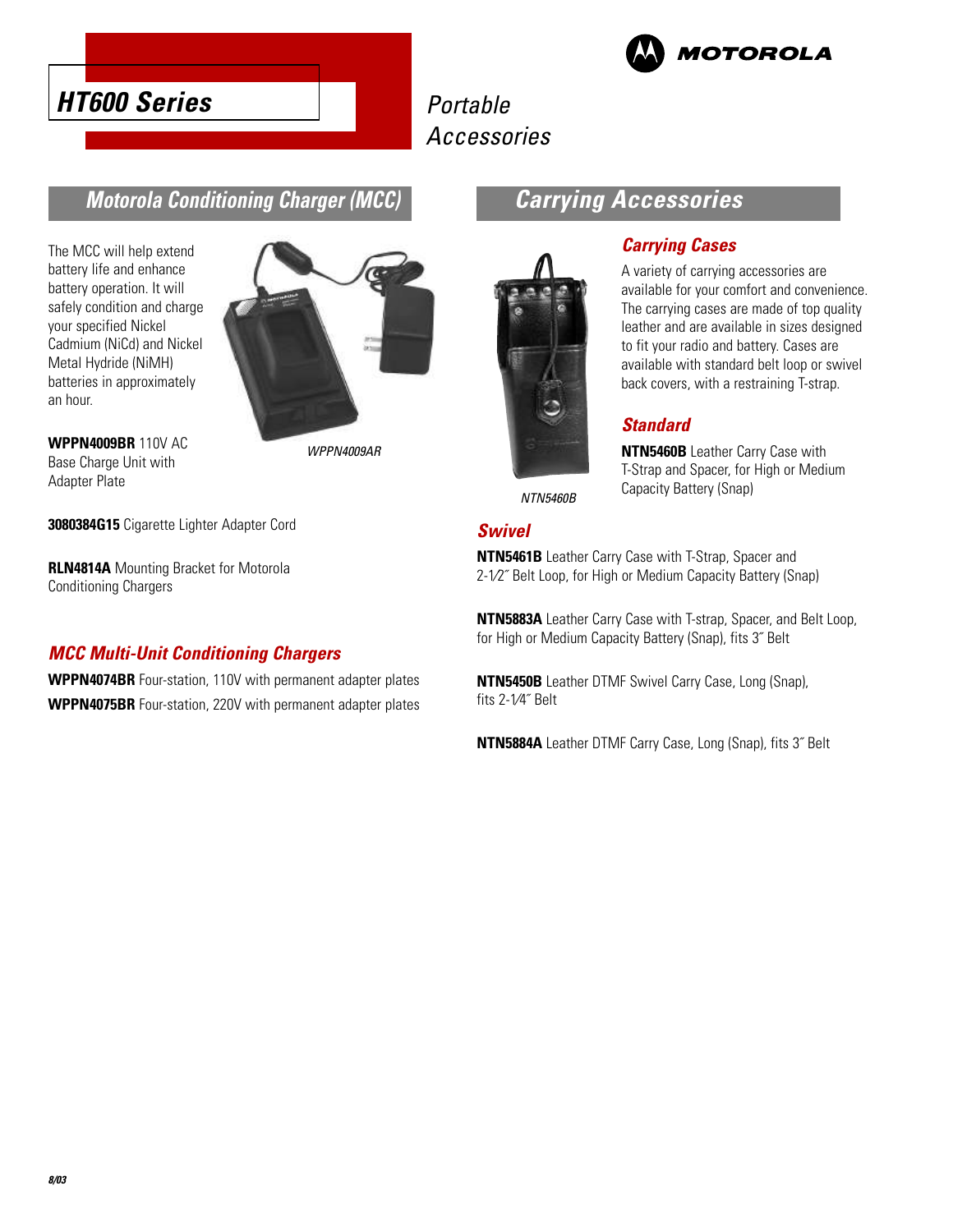

## **Carrying Accessories**

#### **Belt Loops**

4282421J06 Swivel Belt Loop, 2-1⁄2˝ 4205857B01 Swivel Belt Loop, 2˝

**HT600 Series**





**Belt Clip** NTN4813B Belt Clip, 1-1⁄2˝ 4282421J06

NTN5389B Belt Clip, 2-1⁄4˝ NTN5602A Public Safety Full 3˝ Clip, Black Aluminum



#### **Belt Clip Carry Holder**

NTN4814C Belt Clip Carry Holder, fits 2-1⁄4˝ Belt NTN5827A Belt Clip Carry Holder, fits 3˝ Belt

## **Carrying Accessories**



**Carrying Strap NTN5243A** Carrying Strap, Black

### **Belt**

**4200865599** 1-3/4˝ Wide Leather Belt, for all models







#### **T-Straps**

**4205386S03** T-strap, Nylon for Leather Carrying Cases (Snap)

**4205386S01** T-Strap, Nylon for Leather Carrying Cases (Velcro)



4205447R03

NTN4814C

#### **Portable Radio Hanger**

The portable radio hanger slides over and hangs from the door panel in a vehicle. The radio's belt clip slides onto the portable hanger allowing convenient, easy mounting. Two sizes are available to fit door panels.

TDN9327A Portable Radio Hanger, for Door Panels up to 2-3⁄4˝

TDN9373A Portable Radio Hanger, for Door Panels 2-3⁄4˝ to 3-1⁄4˝



#### **Spacer**

Holder (Snap)

Enables light capacity battery to fit in a small case and medium capacity battery to fit in a medium case. Spacer is included in every carry case.

**4305525R02** Spacer (spare)

#### **Button Back Cover**

**NTN5497A** T-Bar Button Back Cover Kit, Black (order swivel belt loop separately)

**4205447R03** T-Strap, Urethane, for Carry



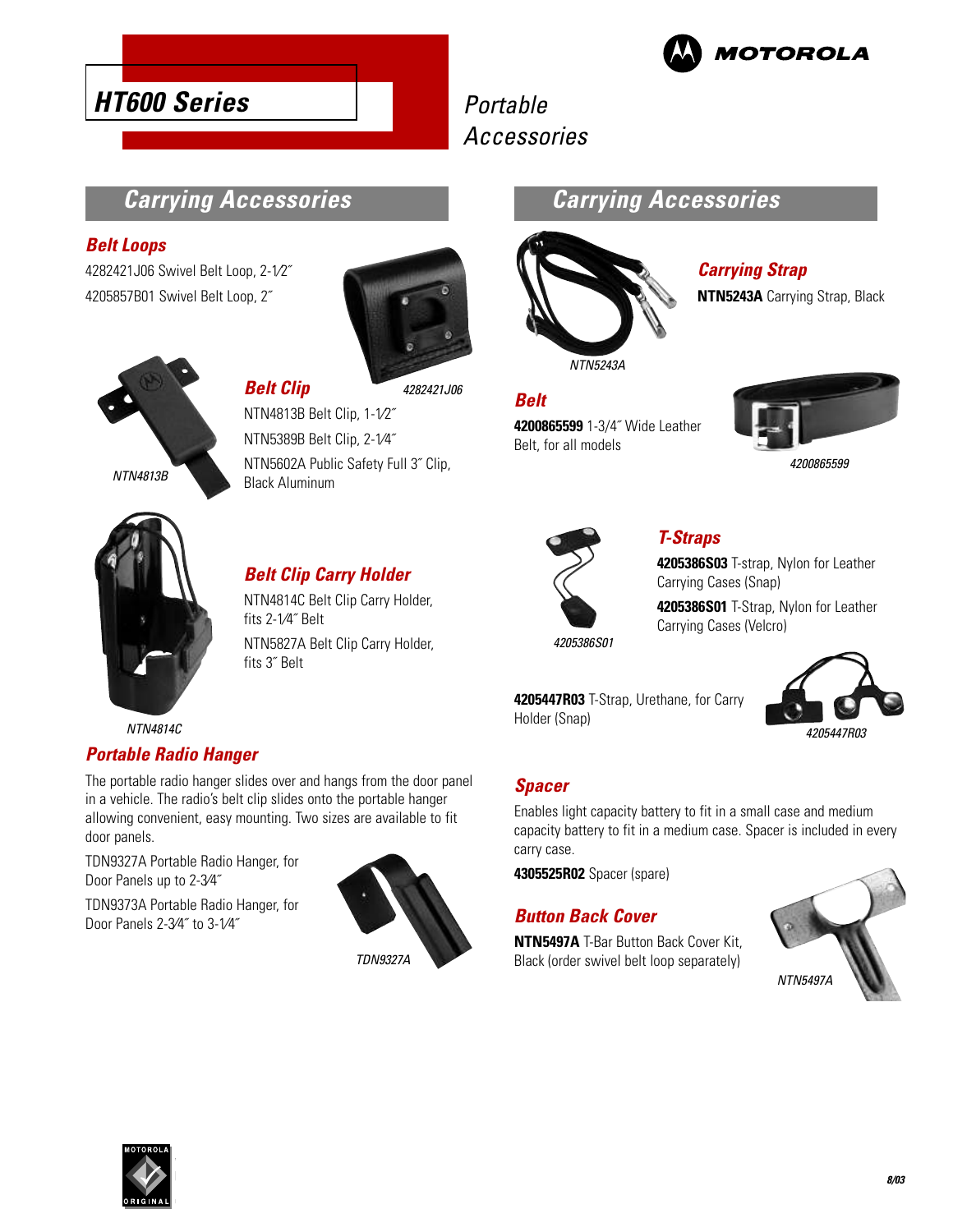



## **Carrying Accessories**

#### **Universal Carry Accessories**

**HLN6602A** Universal Chest Pack with Radio Holder, Pen Holder and Velcro Secured Pocket

**1505596Z02** Replacement Strap for HLN6602

**RLN4815A** Universal RadioPAK™ with Radio Holder. Worn around waist with adjustable belt.

HLN6602A

Includes attached 6" by 8" zippered pouch for other job necessities

**RLN4570A** Break-A-Way Chest Pack; all of the same features as the original chest pack (HLN6602A) plus break-a-way tabs that allow that allow the entire pack to be pulled off with approximately 10 lbs of pressure.

**4280384F89** Universal RadioPAK™ belt lengthener; fits waists larger than 40"

## **Audio Accessories**



#### **Remote Speaker Microphone**

This speaker microphone provides remote talk and listen capability. By attaching the microphone to the universal connector, you can use the remote speaker microphone to transmit or receive while the radio remains comfortably on the belt in the case.

**NMN6145B** Remote Speaker Microphone with Clip, Coil Cord and 2.5 mm Earphone Jack

**NMN6156B** Remote Speaker/ Microphone with Clip and Coil Cord

**NTN5493A** UHF Public Safety Remote Speaker Microphone with Clip Back and Straight Cord (Order required antenna separately)

## **Audio Accessories**

**NTN5050A** UHF Public Safety Speaker Microphone with velcro back and straight cord (order antenna and velcro patch separately)

#### **Antennas for Public Safety Microphones**

**8505309N09**...........400-440 MHz **8505309N10**...........440-470 MHz **8505309N11**...........470-512 MHz



**NLN8410A** Velcro pin attachment

**Ear Piece**

NLN8410A

**5083693B01** Earphone and volume control (requires NTN4812B) **5083693B04** Earpiece and Volume Control (2.5 mm) **5880378B84** 2.5 to 3.5 Jack Adapter **5880380B35** 3.5 to 2.5 Jack Adapter **NTN4812B** Earphone Jack Adapter



#### **Surveillance**

**ZMN6031A** Three wire surveillance accessory with microphone and push-to-talk separate. Factory Mutual Approved. Requires NTN5075B

**ZMN6032A** Two wire surveillance accessory with microphone and push-to-talk combined. Factory Mutual Approved. Requires NTN5075B

**NTN5075B** Hirose Adapter for Two- and Three-Wire Surveillance Accessories.



**BDN6717B** Ear receiver with 3.5 mm plug rests on the outside of the ear, to be used with adapter NTN4812

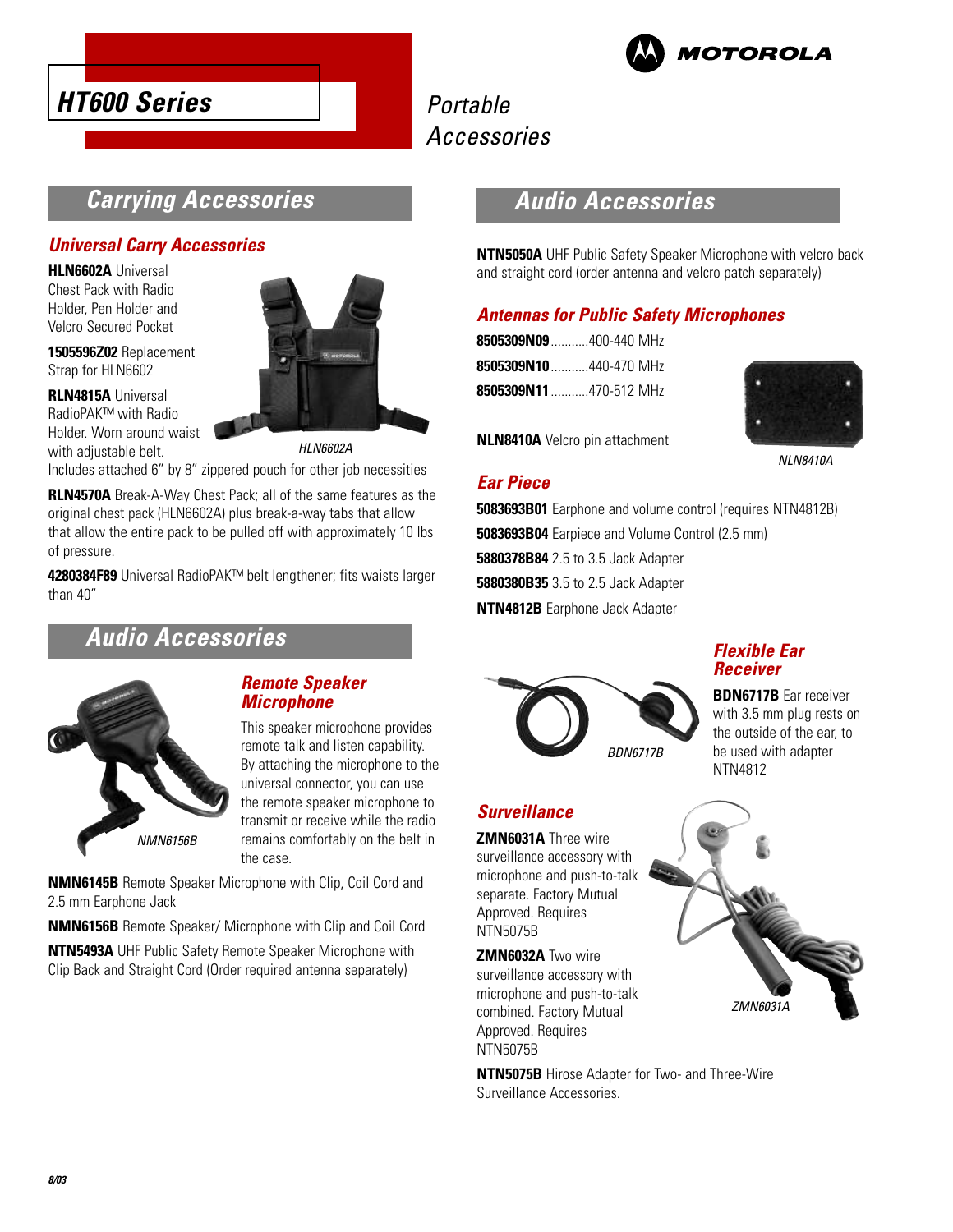

**\*BDN6677A** Ear Microphone for

**\*BDN6678A** Ear Microphone for

**\*BDN6641A** Ear Microphone for High Noise Levels (up to 105 dB), Grey

Standard Noise Levels (up to 95 dB), Black

Standard Noise Levels (up to 95 dB), Beige

**Interface Modules \*BDN6656B** Push-To-Talk

**\*BDN6657B** Voice-Activated

Interface Module

Interface Module

## Portable Accessories

## **Audio Accessories**



**HT600 Series**

#### **Epaulet Strap**

Black leather epaulet straps secure remote speaker microphones to epaulet of shirts or jackets and attach around cord. Allows reliable communications in hostile environments with Velcro or clip style strap.

**RLN4294A** Epaulet Strap, Velcro



**RLN4295A** Epaulet Strap, Small Clip

RLN4295A

#### **Ear Mics**

Single unit microphone and speaker worn in the ear. Eliminates the need for handheld microphones or conventional headsets. Compact, rugged design allows use under hearing protectors and protective clothing. Order cable separately.

**RMN4001B** Ear Mike, EM200



**0180359A39** Interface Cable for HT600

**0180359A51** Optional PTT Ring Switch for RMN4001A only

**0180356B97** Optional PTT Ring Switch for RMN4001B Only



### **Audio Accessories**

#### **Ear Microphone System**

This compact unit picks up the voice through bone vibrations in the ear canal. Ideal for use in high noise environments. Available in PTT or Voice activated (VOX) capabilities for total hands free communications. Order Interface Module separately.



#### **Optional Accessories**

**0180300E25** Earguard with Adjustable Loop

**\*0180358B38** Remote Push-To-Talk Ring Switch

**0180358B32** Earholder, Black, Size Small; Secures microphone in ear



**0180358B33** Earholder, Black, Size Medium; Secures microphone in ear

**0180358B34** Earholder, Black, Size Large; Secures microphone in ear

**0180358B35** Earholder, Clear, Size Small; Secures microphone in ear

0180358B33

**0180358B36** Earholder, Clear, Size Medium, Secures microphone in ear

**0180358B37** Earholder, Clear, Size Large; Secures microphone in ear **4280369E44** Replaceable Belt Clip with Screws **5080358B28** Eartips, Black, Size Medium (10 per pack) **5080358B29** Eartips, Black, Size Large (10 per pack) **5080358B30** Eartips, Beige, Size Medium (10 per pack) **5080358B31** Eartips, Beige, Size Large (10 per pack)

\* Intrinsically safe



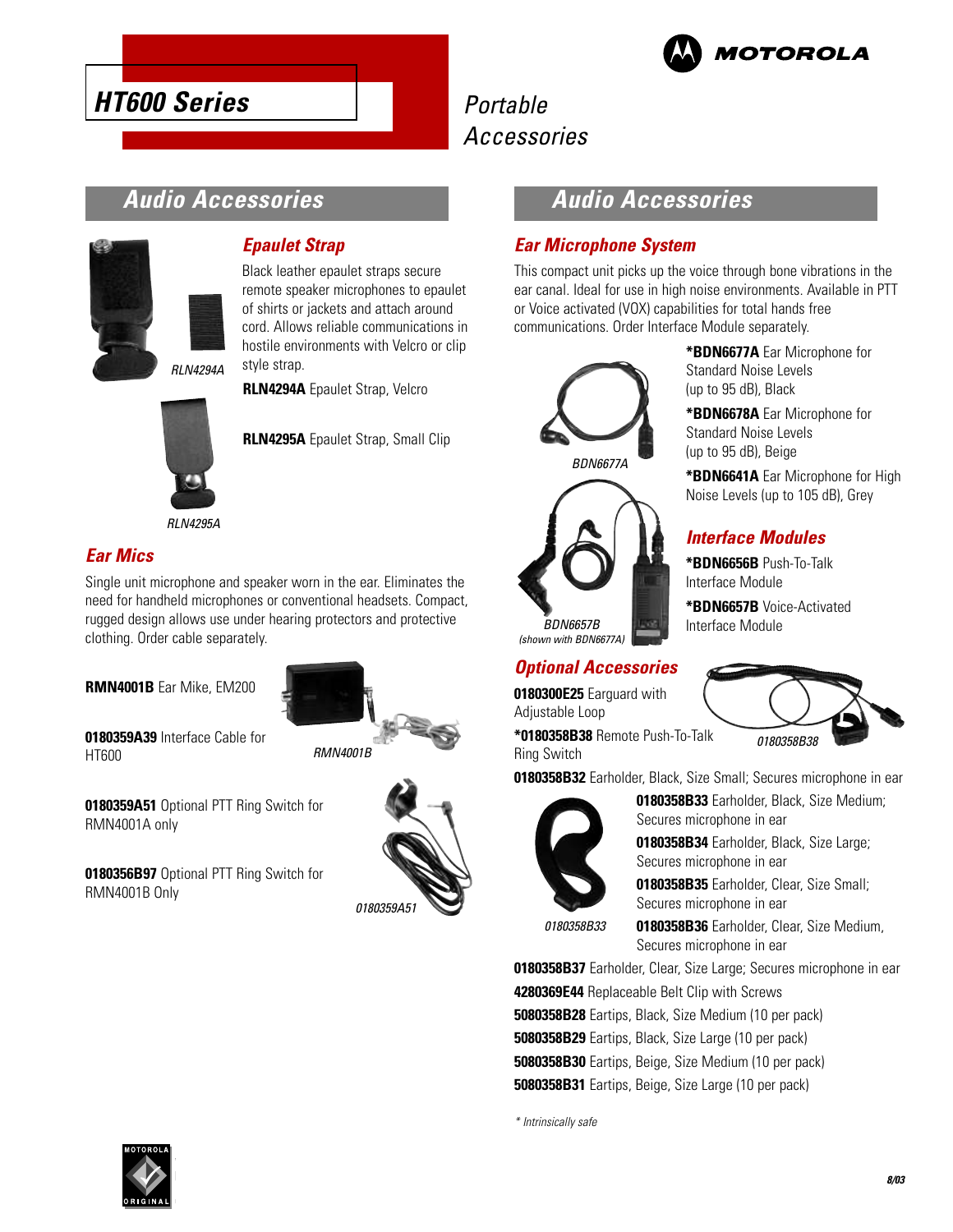



## **Audio Accessories**

#### **Headsets**

High noise level headset (up to 125 dB) with noise cancelling microphone and push-to-talk switch located on ear cup. Vox module contained within headset on voice activated units. Factory Mutual Approved. NOTE: Can be worn with or without hard hat or fire helmet.



**BDN6639A** Radio Adapter Cable for BDN6635, BDN6636 and BDN6645

**BDN6645A** Push-To-Talk Headset with Boom Microphone, Requires Adapter Cable.

**BDN6635B** Voice-Activated Headset with Boom Microphone, Requires Adapter Cable, Includes 110V Charger

#### **BDN6636B** Voice-Activated Headset with Throat Microphone, Requires Adapter Cable, Includes 110V Charger

**RMN4015A** Lightweight Headset with Swivel Boom Microphone, single speaker and in-line PTT



BDN6636B

**0180357B05** Spare Vox Headset Charger **6881126E79** Instruction Manual for BDN6645A **6881126E78** Instruction Manual for BDN6635B and BDN6636B

## **Audio Accessories**

#### **Vehicular Adapter Accessories**

The Basic MVA console kits may be ordered separately. These items allow use of the portable radio in a mobile application. Order antenna separately.



**NSN6054A** 12-watt External Speaker

**HMN1035C** Microphone, Heavy-Duty Palm

NSN6054A

**HMN1056D** Microphone, Compact Palm **HMN3013A** Microphone, DTMF

HMN1056D

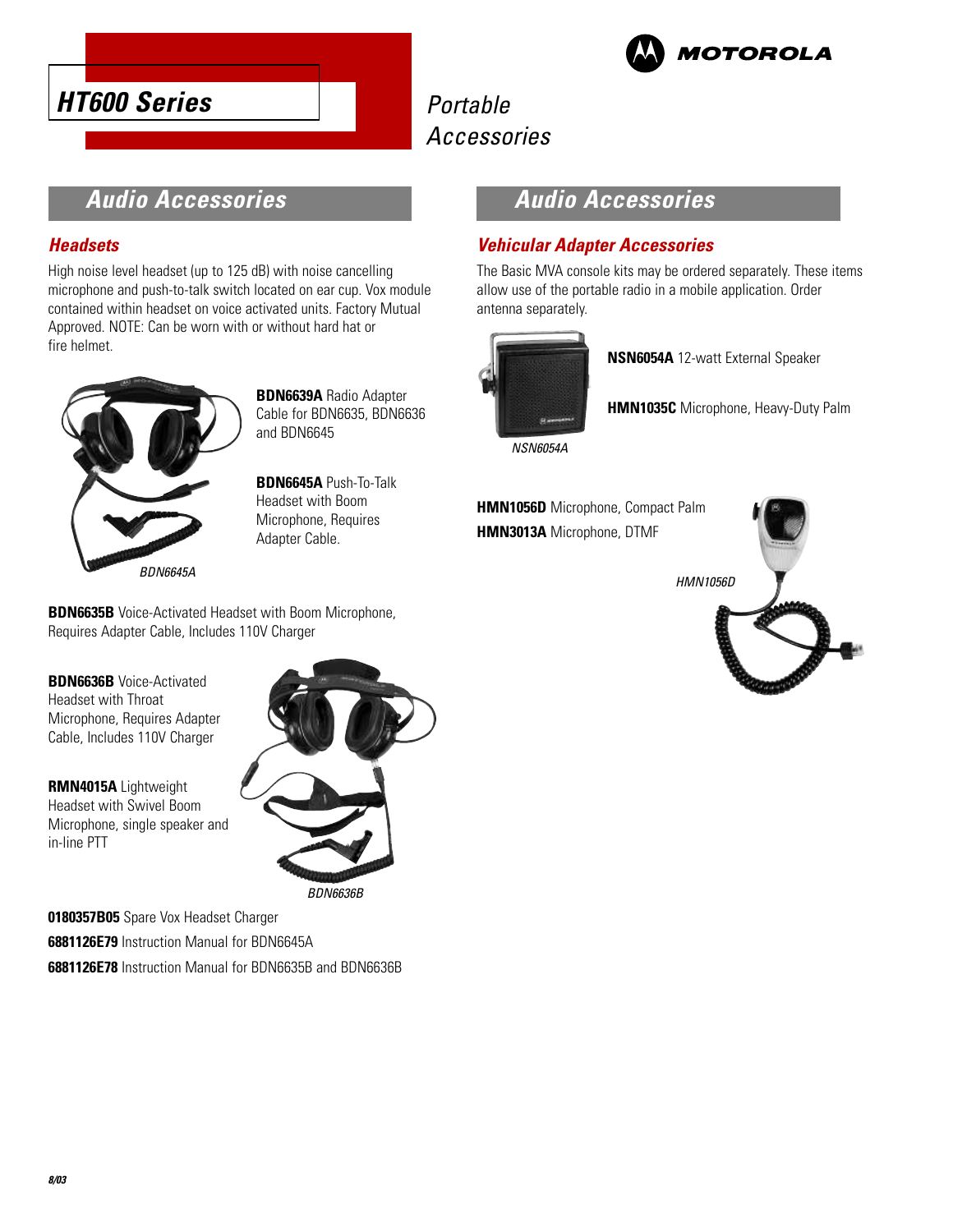



## Antennas, **Batteries**

## **Portable Antennas**

#### **Heliflex Antenna**

Motorola Heliflex antennas are specifically engineered for maximum output and greatest communication coverage.

**8505816K01** Heliflex Molded, 136-150.8 MHz, 6.5"

**8505816K21** Heliflex Molded, 150.8-162 MHz, 6"

**8505816K23** Heliflex Molded, 162-174 MHz, 6"

**8505816K24** Heliflex Molded, 403-433 MHz, 3"

**8505816K25** Heliflex Molded, 440-470 MHz, 3"

**8505816K26** Heliflex Molded, 470-512 MHz, 3"

#### **Flexible Whip**

Flexible Whip antennas have a one-piece finish and steel core for optimal radiation characteristics. Provides more comfort when radio is worn on the belt.

**8505247K06** Flexible Whip, 403-512 MHz, 5.5"



#### **Portable Batteries**

#### **Nickel-Cadmium Premium**

Part Number: **NTN4564B** Volts: 10 Avg. mAh: 550 Height: 2-7⁄16˝ Intrinsically Safe: Yes



NTN4564B

| Part Number: NTN4584BR |  |
|------------------------|--|
| Volts: $10$            |  |
| Avg. mAh: 630          |  |
| Height: 2-7/16"        |  |
| Intrinsically Safe: No |  |
|                        |  |

| Part Number: NTN5414BR |  |
|------------------------|--|
| Volts: 10              |  |
| Avg. mAh: 1100         |  |
| Height: 3-5/16"        |  |
| Intrinsically Safe: No |  |
|                        |  |



### **Nickel Metal Hydride Premium**

Part Number: **NTN7016A** Volts: 10 Avg. mAh: 950 Height: 2-7⁄16˝ Intrinsically Safe: No



NTN5414BR

NTN7016A

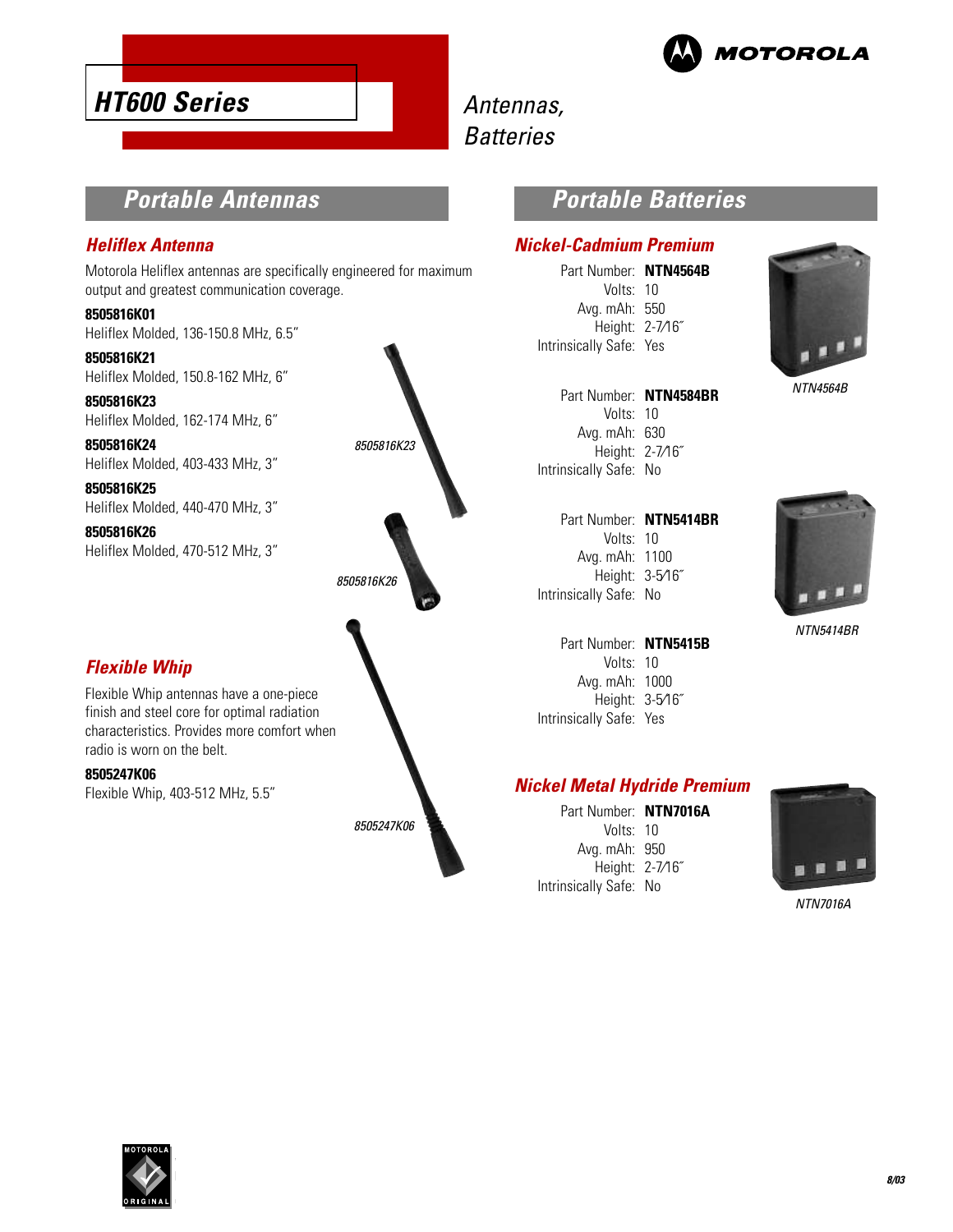



## Service Tools,

Aids

## **Alignment Tool**

**6605106N01** Tuning Tool, Adjusts Tunable Coils, Preselector, Reference Oscillator Frequency and Trimmer Capacitors

6605106N01

## **Service Tools**



**RSX4043A** Torque Screwdriver, Order Bits Separately

**6680321B86** #0 Phillips Bit for Radio Screws

**6680321B79** #1 Phillips Power Bit for Radio Screws

**6680370B95** Spanner Tool Bit for Toggle Switch Nut

**6680371B34** Spanner Bit for Antenna Bushing

**6680371B03** Nut Driver Bit for Volume Control and Frequency Select Switch

## **Service Aids**

#### **Battery Eliminator**

The Battery Eliminator acts like a battery with a cable to access a DC external power supply. It is ideal to inspect transmitters and receivers on incoming radios. Reverse supply polarity protection and input fuse protection are provided.

**RTL4226B** Battery Eliminator



RTL4226B

## **Service Aids**

#### **Battery Adapter**

Replaces radio housing during servicing and provides easy mounting for battery eliminator, RTL4226B.

**1580368B62** Battery Adapter



#### **Cloning Cable**

Enables the frequencies, squelch codes, squelch and deviation settings to be duplicated from one radio to another. Only identical models and sub-models are compatible for cloning.



**Antenna Adapters NTN5368A** Adapter for HT600 **NKN6408A** Cable Adapter for HT600



RTK4205C

#### **Radio Test and Programming Cable**

Used with Portable Radio Test Set, RTX4005, for transmitter, receiver alignment and performance checks. Also used in programming radio.

**RTK4205C** Test and Programming Cable